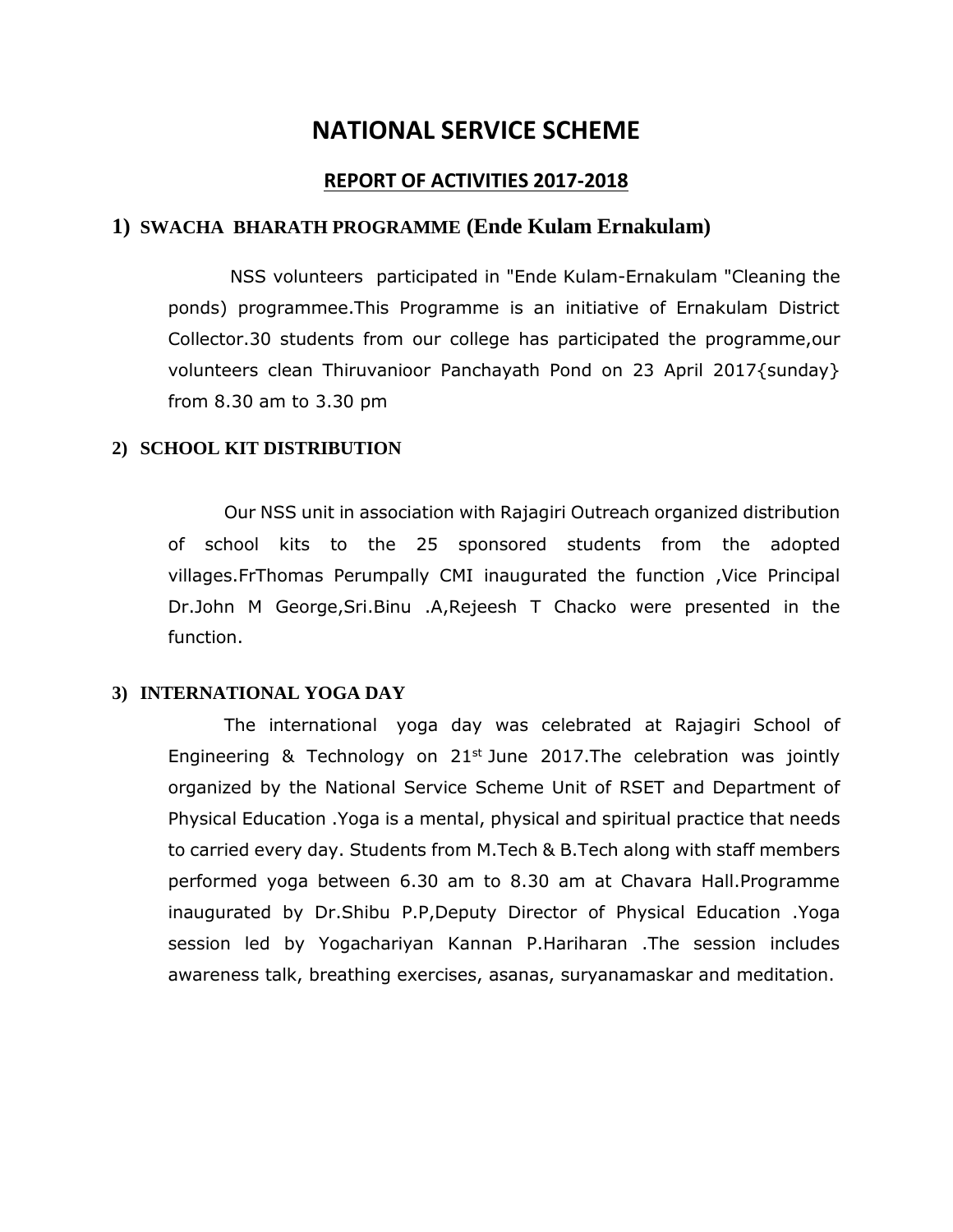#### **4) SETTING OF MINI LIBRARY @ GOVERNMENT SCHOOL**

In the loving memory of Late .Mohammed Faizal(NSS Volunteer),RSET NSS unit Donated a Mini Library to H F L P School ,South Parur.The library consist of Book Shelf & 200 different books.30 NSS volunteers participated the function along with Fr.Mejo Paul CMI & Rejeesh T Chacko.

### **5) BLOOD DONATION CAMP**

RSET NSS Unit organized a voluntary blood donation camp in association with IMA Ernakulam on 27/8/18 .55 students and 5 staff members voluntarily donate their blood. Principal Dr. A Unnikrishnan inaugurated the camp.

## **6) ONAM KIT DISTRIBUTION**

RSET NSS unit distributed Onam Kits to our cleaning staff members on 1/9/2017.

35 kits were distributed. Pricipal Dr.A Unnikrishan inaugurate the function and distributes the kit.20 NSS volunteers participated the function.light refreshment has also arranged.

#### **7) SBY VIJNAN YATRA AND NSS DAY CELEBRATIONS**

 Unit celebrate the NSS day (Sep 24) with different activities,SBY vijnayatra inaugurated from RSET on 25/9/2017.Principal Dr.A Unnikrishanan inaugurated the yatra ,Rev Dr.George Peter Pittapalli delivers the Suchitwa Sandhesham, Rajagiri BSW students presented a street play and Exhibition of renewable energy solutions has been also organised .In the afternoon session NSS volunteers engaged with siblings planting as a part of their NSS day celebration.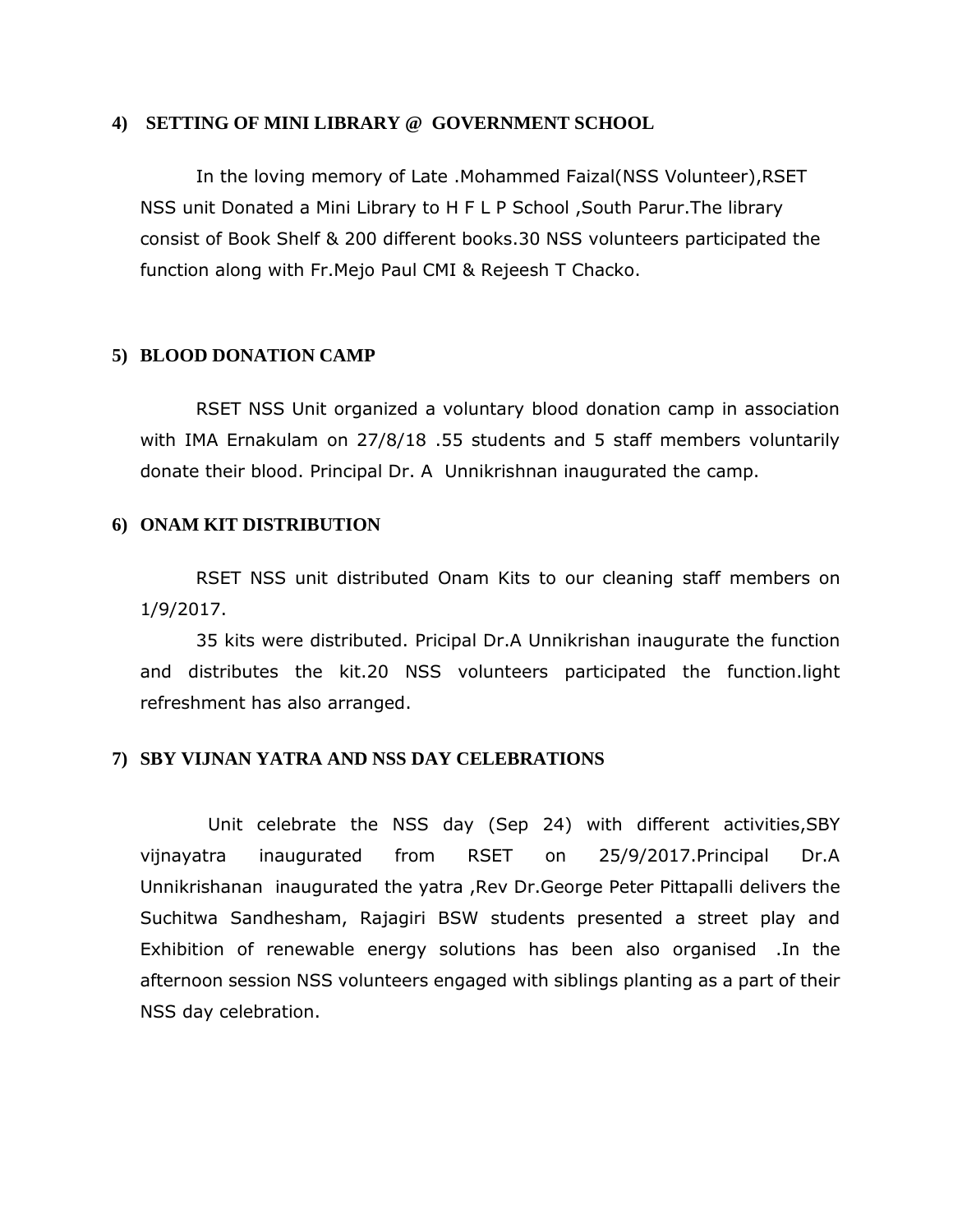## **8) FOOD DISTRIBUTION TO OLDAGE HOME**

As a part of our NSS activity,our NSS volunteers distributed Lunch Packets to Abhaya Bhavan (oldage home),Kakkanad on 2 october 2017. 50 packets were distributed.25 volunteers engaged the programme.

## **9) NSS ORIENTATION**

NSS Orientation held on 8/10/2017 (Sunday),Dr.Nizam Raheman (project consultant –NSS Technical Cell) lead the session.125 students participated.

## **10) NSS ORIENTATION AND ICE BREAKING SESSION**

Second Phase of NSS orientation held on 5/11/17 at Gallery Hall.Mr.Renjith Kumar from Mahatma Gandhi Thudar Vidhya Kendra,Thripunithuta lead the session

## **11) PAPER WASTE COLLECTION**

NSS volunteers of RSET organize a fund raising programme on 18/2/18 by collecting paper waste from our campus.30 students were participated in the half day programme.1300 kgs of paper waste were collected .

## **12) SAMARITAIN –FRST AID TRAINING PROGRAMME**

RSET NSS Unit in association with Kochi City Police,Lakeshore Hospital and Rotary Club organised First Aid Training programme SMARATAIN [Trauma and Emergency Care] held on 28/2/18 from 9 am to 1.30 pm.Dr.Arun Omman (senior neuro surgeon) lead the session .100 NSS volunteers and 20 staff members were attended the programme.